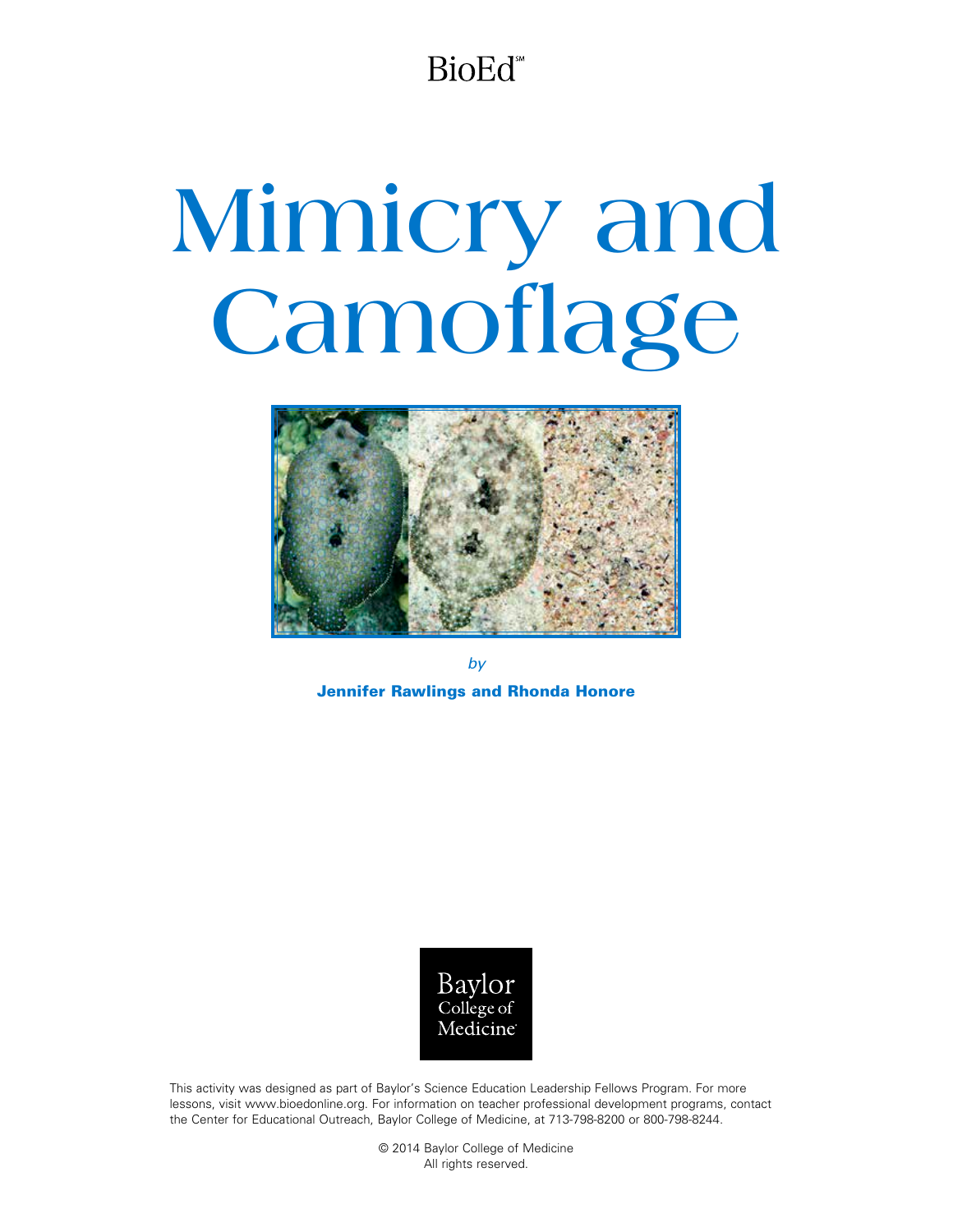© 2014 by Baylor College of Medicine All rights reserved. Printed in the United States of America.

Teacher Resources from the Center for Educational Outreach at Baylor College of Medicine.

The mark "BioEd" is a service mark of Baylor College of Medicine. No part of this book may be reproduced by any mechanical, photographic or electronic process, or in the form of an audio recording, nor may it be stored in a retrieval system, transmitted, or otherwise copied for public or private use without prior written permission of the publisher. Black-line masters reproduced for classroom use are excepted.

The activities described herein are intended for school-age children under direct supervision of adults. The authors, Baylor College of Medicine and the publisher cannot be responsible for any accidents or injuries that may result from conduct of the activities, from not specifically following directions, or from ignoring cautions contained in the text.

Development of "Mimicry and Camouflage," was funded by the Howard Hughes Medical Institute.

Authors: Jennifer Rawlings and Rhonda Honore Editor: James P. Denk, MA

Cover image © Brocken Inaglory. Wikipedia.org. Description: Peacock flounder, or *Bothus mancus*. Each photo is of the same fish, taken a few minutes apart.

#### **ACKNOWLEDGMENTS**

Mimicry and Camouflage from Baylor College of Medicine has benefited from the vision and knowledge of scientists and educators from a wide range of specialties. Our heartfelt appreciation goes to William A. Thomson, PhD, Professor of Allied Health Sciences, and Family and Community Medicine and Director, Center for Educational Outreach, who has lent his support and expertise to the project.



Center for Educational Outreach Baylor College of Medicine One Baylor Plaza, BCM411 Houston, Texas 77030 713-798-8200 | 800-798-8244 <www.bioedonline.org>| [edoutreach@bcm.edu](mailto:edoutreach@bcm.edu)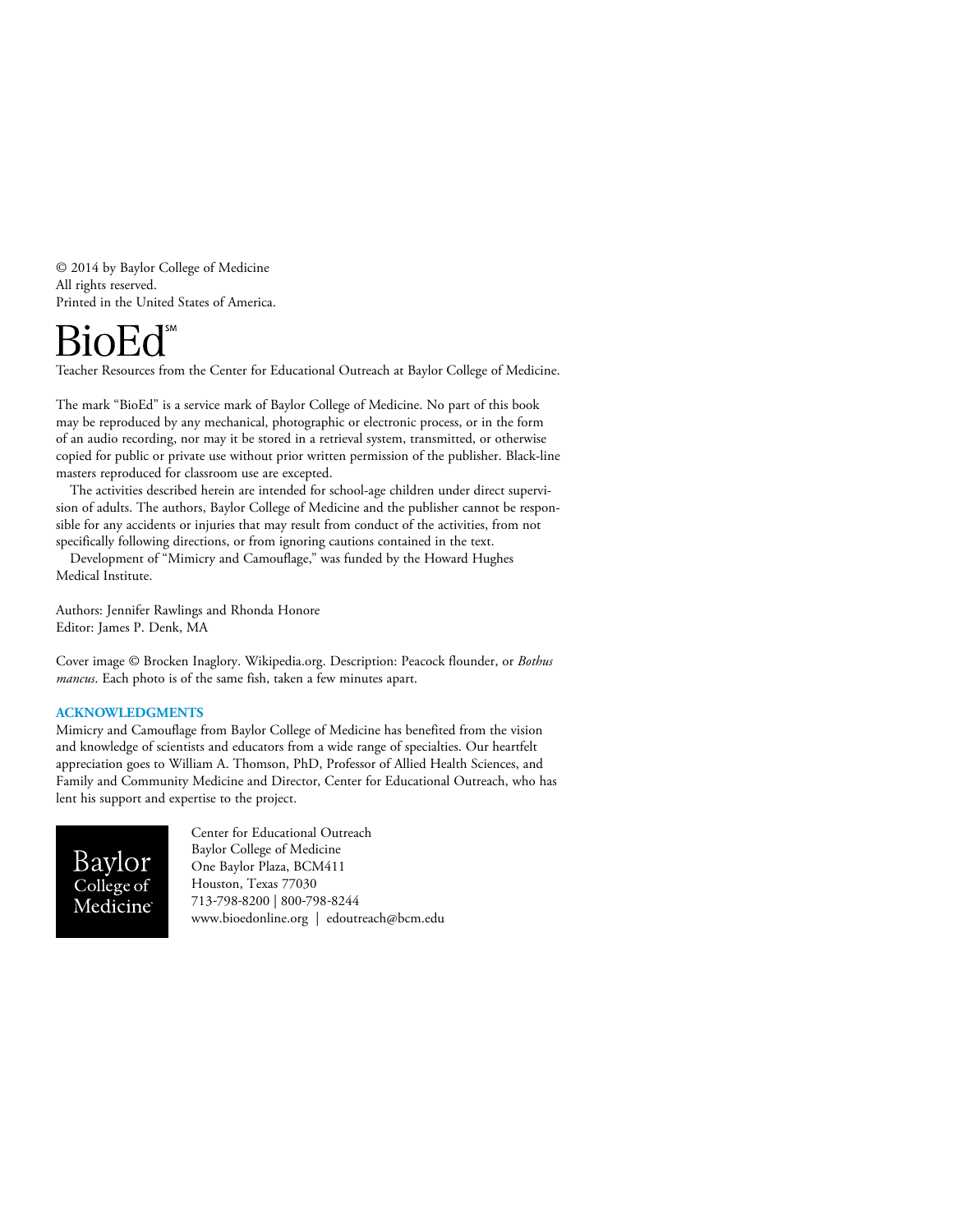## **Mimicry and Camouflage**

**Students explore the differences between mimicry and camouflage, and identify adaptations found in different organisms that illustrate specific survival strategies.** 

**O**rganisms use many different strategies to avoid predators or to deceive potential prey animals. Some organisms have evolved outer appearances and behaviors that allow them to blend in or match with part of their surroundings. This strategy, known as camouflage, is employed, by many species. The familiar walking stick, for example, has an angular, twig-like appearance and can remain stationary for long periods of time to escape detection by possible predators. Some organisms even change colors to match their environments. The snowshoe hare develops a seasonal white coat in winter to blend in with snow and reverts to a brown coat each spring. The green anole, a tree-dwelling lizard native to the southeastern United States, changes colors from green to yellow to brown depending on its immediate surroundings. Anoles eat small insects, so their coloration makes them almost invisible to their prey and protects them from predators. Other examples of camouflage can be found among beetles, caterpillars, snakes, moths, frogs and grasshoppers.

Another tactic is to mimic or appear similar to another organism or part of an organism. For example, the viceroy butterfly, which is very tasty to birds, protects itself by mimicking the appearance of the foul-tasting monarch butterfly. This type of mimicry, where one species mimics another that is distasteful or armed with spines, stingers or toxic chemicals (such as snake venom), was first described by the English naturalist, Henry Walter Bates. Bates studied butterflies in the Amazon during the nineteenth century. Another kind of mimicry involves having one body part that imitates another body part in order to increase survival. Many butterfly and fish species have large eye spots that can be flashed rapidly to surprise a predator. This type of mimicry, sometimes referred to as self-mimicry, also can be used to lure prey. For example, the alligator snapping turtle has a worm-like appendage on its tongue that tempts passing fish to come a little closer.

#### **SETUP**

Search the Internet for photos listed in "Materials."

For each group of four students, prepare one set of photos of a monarch butterfly and a Viceroy butterfly (see http://www.forestryimages.org/, enter "butterfly" in search field). Make copies of the student pages.

#### **ENGAGE**

- 1. Give each group of four students a pair of photographs (one each of a viceroy and monarch butterfly, see http://www.naturalplanet.org/ lessons/monarch-viceroy.htm).
- 2. Have student groups discuss how the butterflies in the photographs are alike, and how they are different.
- 3. As a class, create a T-chart of similarities and differences between the two butterflies. Or distribute copies of the page, "Are They Different?" for use with student groups or individual students.

### NATIONAL SCIENCE EDUCATION STANDARDS

#### **Characteristics of organisms**

• Each plant and animal has different structures that serve different functions in growth, survival, and reproduction.

#### **Organisms and their environment**

• An organism's patterns of behavior are related to the nature of that organism's environment.

#### TIME

**Class:** Two 45-minutes sessions

#### MATERIALS (see Setup)

- Photos of the following *Animals that use mimicry* 
	- Hawk moth caterpillar and snakes
	- Drone fly and wasp
	- Coral snake and Red Milk snake
	- Coral snake and King snake
	- Hawk moth caterpillar and snakes
	- Longhorn beetle and ants
	- Monarch butterfly and Viceroy butterfly (see Setup)
	- Owl butterfly and eyes of a predator, such as an owl
	- Pacific gopher snake and Rattlesnake

#### *Animals that use camouflage*

- Polar bear in snow
- Copperhead snake on fall leaves

- Lion in yellowish grasslands *Animals that use countershading* 

- Fish image showing its dark back and light underbelly
- *Nature News* article, "Jellyfish capture prey with crimson bait," http://www.bioedonline.org/ news/nature-news/jellyfish-capture-prey-with-crimson-bait/
- Copy of "Are They Different?" and "Is It Mimicry or Camouflage" pages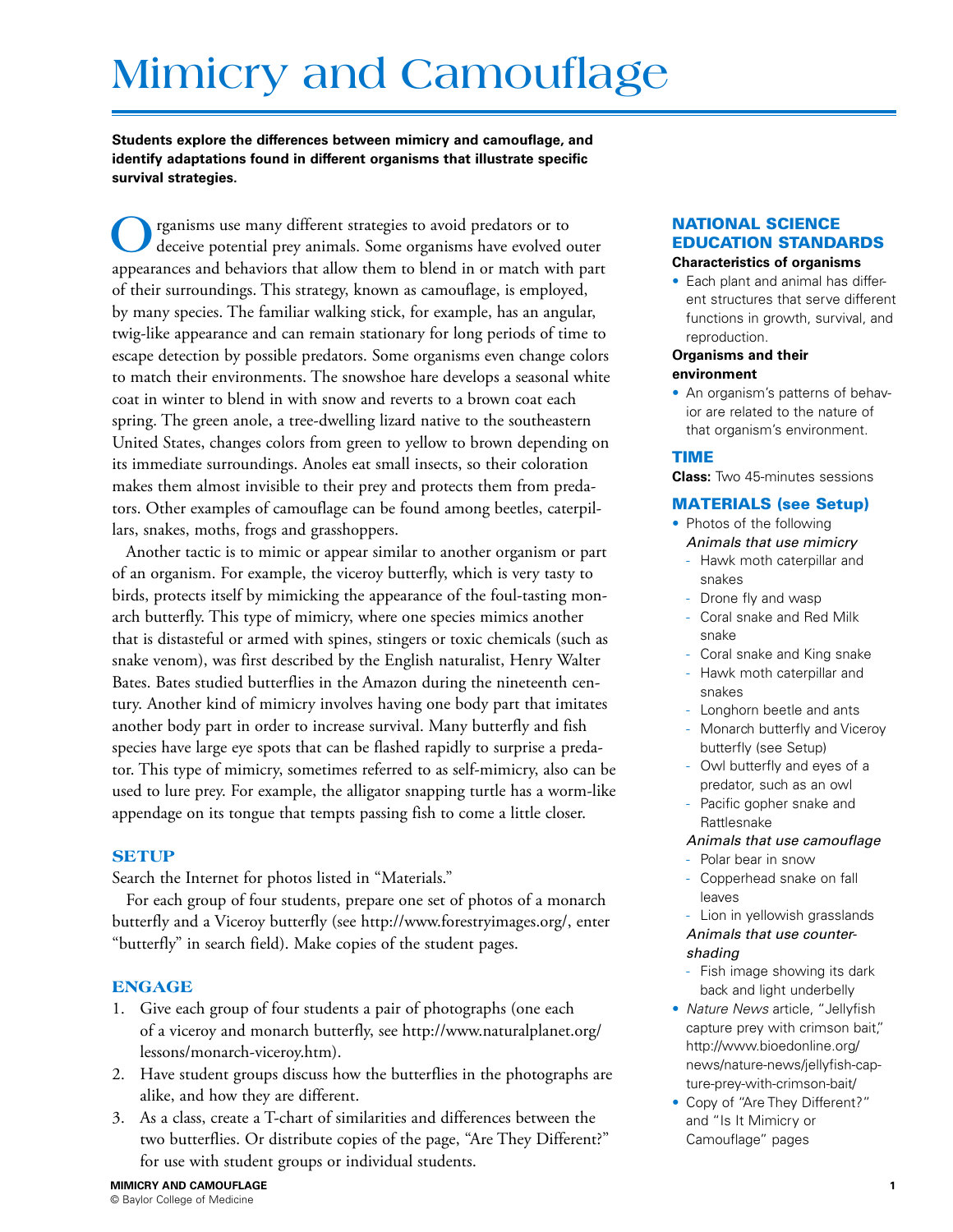4. Discuss the meaning of mimicry. Explain to students that butterflies are often eaten by birds. The Monarch is foul-tasting or poisonous to birds, while the Viceroy is not poisonous or foul-tasting. Ask students, *Which butterfly is mimicking the other? Why?*

#### **EXPLORE**

- 1. Give each group of students photographs of animals that mimic another organism in order to gain some type of advantage, or special help to survive in its environment.
- 2. Instruct each group to examine the photographs, Ask students, *Is the animal mimicking another organism? If so, what organism? What is the advantage? Does the animal possess a structure, coloration, or pattern that mimics another type of organism or part of an organism? If so, what is it? Why is it an advantage to the organism?*

#### **EXPLAIN**

- 1. Each group will share their group's findings about one of the photographs they received. Discuss each as a class and reach consensus on all the organisms in the photographs.
- 2. Read or summarize the *Nature News* article, "Jellyfish capture prey with crimson bait," (http://www.bioedonline.org/news/nature-news/jellyfishcapture-prey-with-crimson-bait/). Ask students, I*s this article is describing a form of mimicry?* (The article describes a jellyfish with a tentacle that "mimics" a type of food for deep sea fish. The tentacle is used is to lure the fish close to the jellyfish so that it can capture the fish as its own food.) After discussing it, ask students, *Can you think of similar examples?*

#### **ELABORATE**

- 1. Review the meaning of mimicry with the class, and introduce or review the term, camouflage.
- 2. Discuss how camouflage and mimicry are different, and how they are alike. For example, both camouflage and mimicry provide an advantage for an organism, and both involve the organism copying either another organism or part of its environment. The primary difference is that, with mimicry, an organism copies another organism or part of an organism, while camouflage involves the copying of some part of the environment.
- 3. Distribute (or have students locate and bring to class) pictures of animals that mimic other organisms and animals that use camouflage in their environments. Have students create a T-chart showing which animals exhibit mimicry and which employ camouflage.
- 4. Ask groups to share the information on their T-charts with the class and explain how they decided which animals to put into each category.

#### **EXTENSION**

Based on students' prior knowledge of animals, have them each create their own animal that relies on either camouflage or mimicry to ensure survival. Then have students present their animals to the class.

### **What is Countershading?**

As a predator looks down into the water, with the light behind them, the water appears dark and the fish blends. Conversely, if the predator is looking up toward the surface, the water is lighter and the belly of the fish blends with the surroundings.)

#### ADDITIONAL RESOURCES

- "The Arts of Deception: Mimicry and Camouflage," by Rhett Butler (http://rainforests.mongabay. com/0306.htm).
- "Hid in Plain Sight," by Thomas Beard Trocco. (http://www.thirteen.org/edonline/ntti/resources/ lessons/s\_hide/index.html).
- "Deceptive Coloration," by NatureWorks (http://www.nhptv. org/natureworks/nwep2a.htm).
- "Critter Camouflage," by Mackie Rhodes (http://www.scholastic. com/teachers/lesson-plan/crittercamouflage).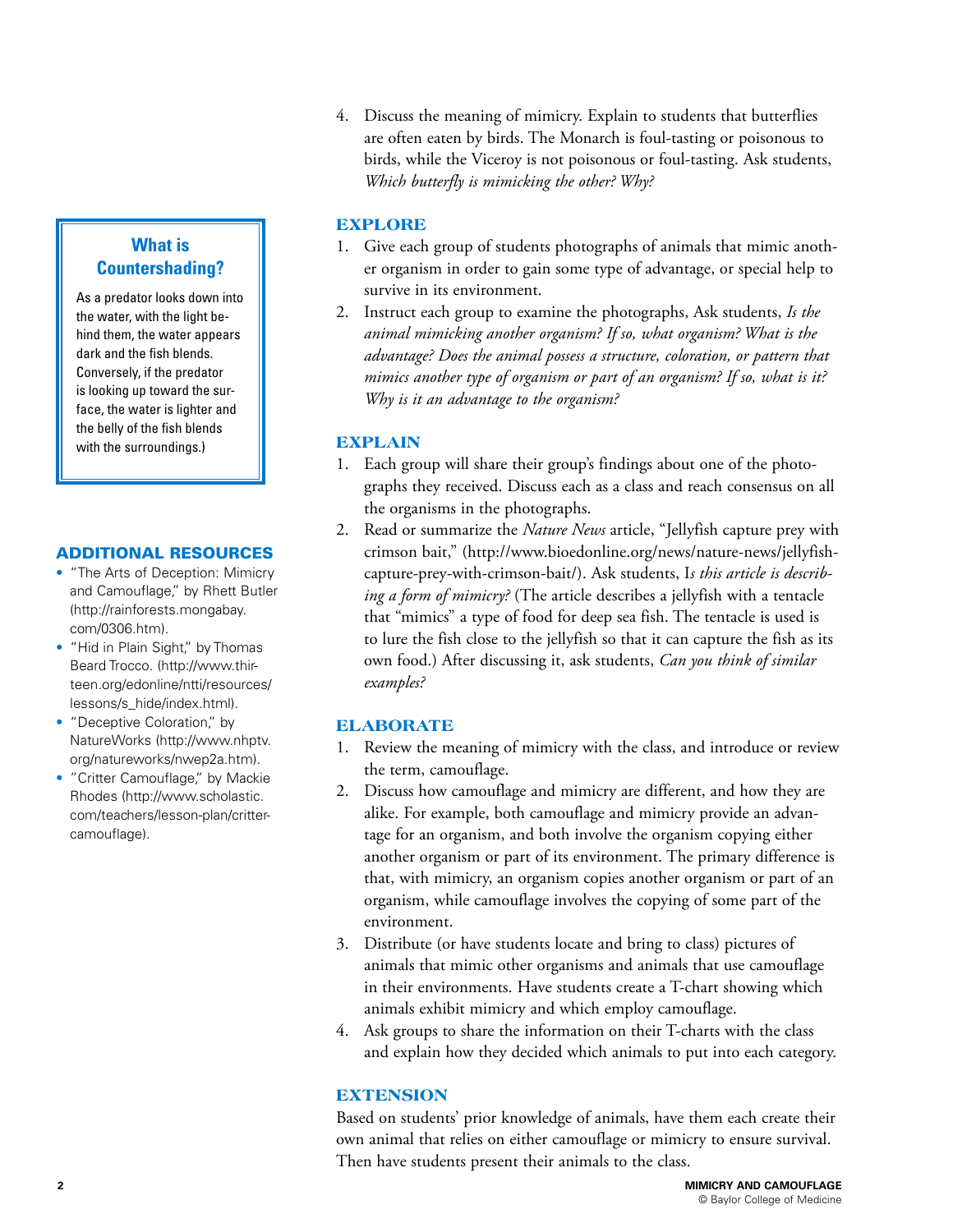# **Are They Different?**

| <b>Monarch Butterfly</b> | <b>Viceroy Butterfly</b> |
|--------------------------|--------------------------|
|                          |                          |
|                          |                          |
|                          |                          |
|                          |                          |
|                          |                          |
|                          |                          |
|                          |                          |
|                          |                          |
|                          |                          |
|                          |                          |
|                          |                          |
|                          |                          |
|                          |                          |
|                          |                          |
|                          |                          |
|                          |                          |
|                          |                          |
|                          |                          |
|                          |                          |
|                          |                          |
|                          |                          |
|                          |                          |
|                          |                          |